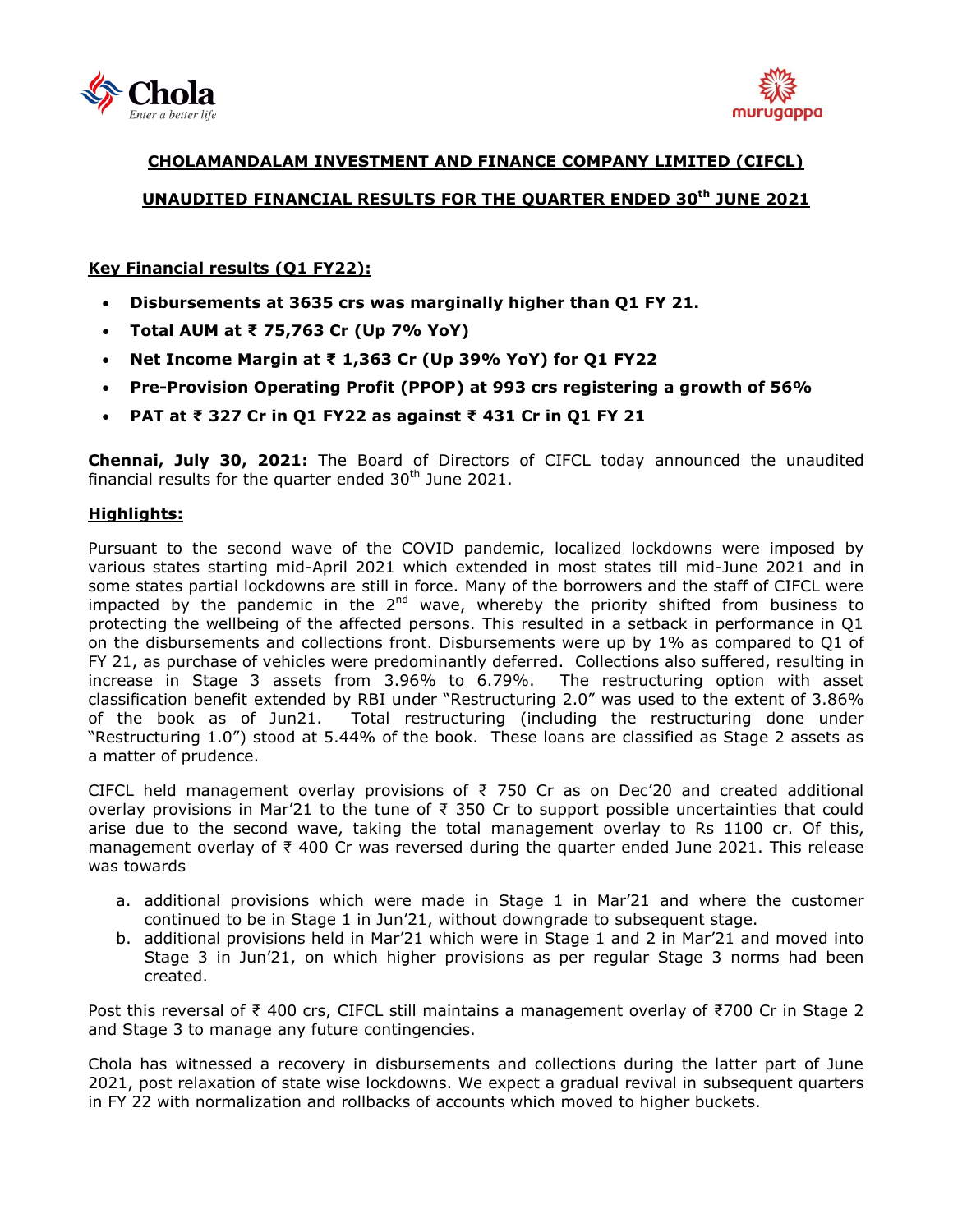



## **Performance Highlights:**

| <b>Rs in Cr</b>                             |          |                 |                     |  |  |
|---------------------------------------------|----------|-----------------|---------------------|--|--|
| <b>Particulars</b>                          | Q1 FY-21 | <b>Q1 FY-22</b> | Growth<br>$(Y-o-Y)$ |  |  |
| <b>Disbursements</b>                        | 3,589    | 3,635           | 1%                  |  |  |
| <b>AUM</b>                                  | 70,826   | 75,763          | 7%                  |  |  |
| <b>Total Income</b>                         | 2,114    | 2,467           | 17%                 |  |  |
| <b>Finance Cost</b>                         | $-1,131$ | $-1,104$        | $-2%$               |  |  |
| <b>Net Income Margin</b>                    | 983      | 1,363           | 39%                 |  |  |
| <b>Total Expenses</b>                       | $-346$   | $-371$          | 7%                  |  |  |
| <b>PROP(Pre Provision Operating Profit)</b> | 637      | 993             | 56%                 |  |  |
| Loan Losses                                 | -56      | $-552$          | 883%                |  |  |
| <b>Profit Before Tax</b>                    | 581      | 441             | $-24%$              |  |  |
| <b>Profit After Tax</b>                     | 431      | 327             | $-24%$              |  |  |

Note: Though Q1 of FY 21 was also impacted by Covid first wave, based on RBI guidelines and Board approved policy, moratorium was offered to more than 75% of our customers. The DPD positions of these customers hence remained static during the moratorium period and Loan Losses were thus minimal in Q1 of last year. In Q1 FY 22, due to second wave and localized lockdowns, there had been roll-forwards to higher buckets and hence a higher NCL, and considering the reasons specified, the quarters are not comparable. This position in Q1 FY 22 is temporary, and we expect the loan losses to get to normal levels in subsequent quarters, as it happened in Q3 and Q4 of FY 21 where the customers started paying up once the lockdown was lifted, and normalcy returned.

- Aggregate disbursements in Q1 FY 22 were at  $\overline{\ell}$  3,635 Cr as against  $\overline{\ell}$  3,589 in Q1 FY 21, growth of 1%, localized lockdown imposition in various states had hampered the growth in Q1 FY 22.
- Vehicle Finance (VF) business disbursed of ₹ 2,846 Cr in Q1 FY 22 as against ₹ 3,231 in Q1 FY21, registering a decline of 12%.
- Loan Against Property (LAP) business disbursed ₹ 386 Cr in Q1 FY 22, as against ₹ 119 Cr in Q1 FY 21, with a good growth rate of 225%. Previous year Q1 quarter LAP Disbursements was heavily disrupted due to Covid first lock-down.
- Home Loan (HL) business disbursed ₹ 199 Cr in Q1 FY 22, as against ₹ 190 Cr in Q1 FY 21 registering a growth rate of 5%.
- Assets under management as at end of June 2021, grew by 7% at ₹ 75,763 Cr as compared to ₹ 70,826 Cr as at end of June 2020.
- Profits after Tax (PAT) for Q1 FY 22 were at  $\overline{\xi}$  327 Cr compared to  $\overline{\xi}$  431 Cr in Q1 FY 21, registering a decline of 24%.
- PBT-ROA for Q1 FY 22 was at 2.5% as against 3.5% in previous year quarter Q1 FY 21.
- ROE for the quarter ended June 21 was at 13.5% as against 20.6% in previous year.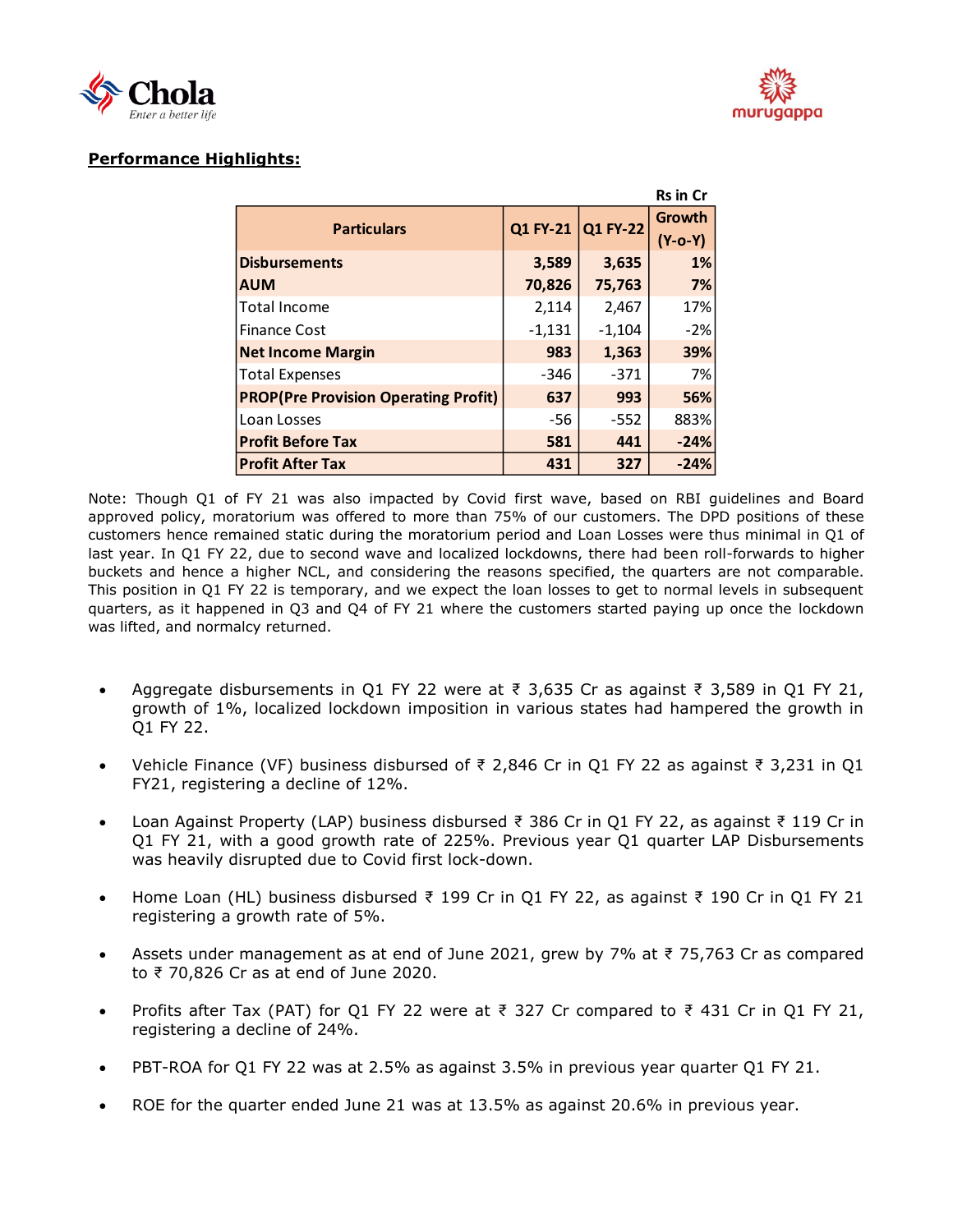



The Company continues to hold strong liquidity position with  $\bar{\tau}$  7,917 Cr as cash balance as at end of June 21 (including Rs 1500 Cr invested in Gsec shown under investments), with a total liquidity position of ₹16,417 Cr (including undrawn sanctioned lines). The ALM is comfortable with no negative cumulative mismatches across all time buckets.

### **Asset Quality**

CIFCL asset quality as at end of June 2021, represented by Gross Stage 3 assets stood at 6.79% with a provision coverage of 35.51%, as against 3.34% as at end of June 2020 with a provision coverage of 41.62%. The total provisions currently carried against the overall book is 4.37% as against the normal overall provision levels of 1.75% carried prior to the Covid-19 pandemic.

|                                        |               |               |               |          |               |          | <b>Rs</b> in Cr |
|----------------------------------------|---------------|---------------|---------------|----------|---------------|----------|-----------------|
|                                        | <b>Dec-19</b> | <b>Mar-20</b> | <b>Jun-20</b> | $Sep-20$ | <b>Dec-20</b> | $Mar-21$ | <b>Jun-21</b>   |
| Gross Assets - Stage 3                 | 2,024         | 2,163         | 1,996         | 1,904    | 2,486         | 2,705    | 4,545           |
| Stage 3 Assets to Total Gross Assets   | 3.54%         | 3.80%         | 3.34%         | 2.98%    | 3.75%         | 3.96%    | 6.79%           |
| <b>ECL Provisions - Stage 3</b>        | 667           | 898           | 831           | 818      | 1,082         | 1,197    | 1,614           |
| Coverage ratio (%) - Stage 3           | 32.95%        | 41.52%        | 41.62%        | 42.93%   | 43.52%        | 44.27%   | 35.51%          |
| Gross Assets - Stage 1&2               | 55,072        | 54,762        | 57,777        | 62,041   | 63,755        | 65,579   | 62,348          |
| <b>ECL Provisions - Stage 1 &amp;2</b> | 391           | 625           | 607           | 871      | 963           | 1,247    | 1,313           |
| Coverage ratio (%) - Stage 1&2         | 0.71%         | 1.14%         | 1.05%         | 1.40%    | 1.51%         | 1.90%    | 2.11%           |
| <b>Total ECL Provision</b>             | 1,058         | 1,523         | 1,437         | 1,688    | 2,045         | 2,444    | 2,926           |
| <b>Overall Provision Coverage</b>      | 1.85%         | 2.68%         | 2.40%         | 2.64%    | 3.09%         | 3.58%    | 4.37%           |

Note: Sep-20 and Dec-20 numbers are before considering Supreme Court Interim orders, which had directed the accounts which were not declared NPA till 31-Aug-2020 shall not be declared as NPA till further orders. This is done to facilitate comparative numbers. The interim order granted stands vacated on March 23 and hence company has continued with the asset classification as per ECL model under INDAS for the quarter and year ended  $31<sup>st</sup>$  March 2021.

Considering the Supreme Court Interim orders directions Stage 3 % for Sep-20 and Dec-20 works out to 2.75% and 2.57% respectively.

### **Capital Adequacy:**

The Capital Adequacy Ratio (CAR) of the company as on  $30<sup>th</sup>$  June 2021, was at 19.08% as against the regulatory requirement of 15%. Tier-I Capital was at 16.60%.